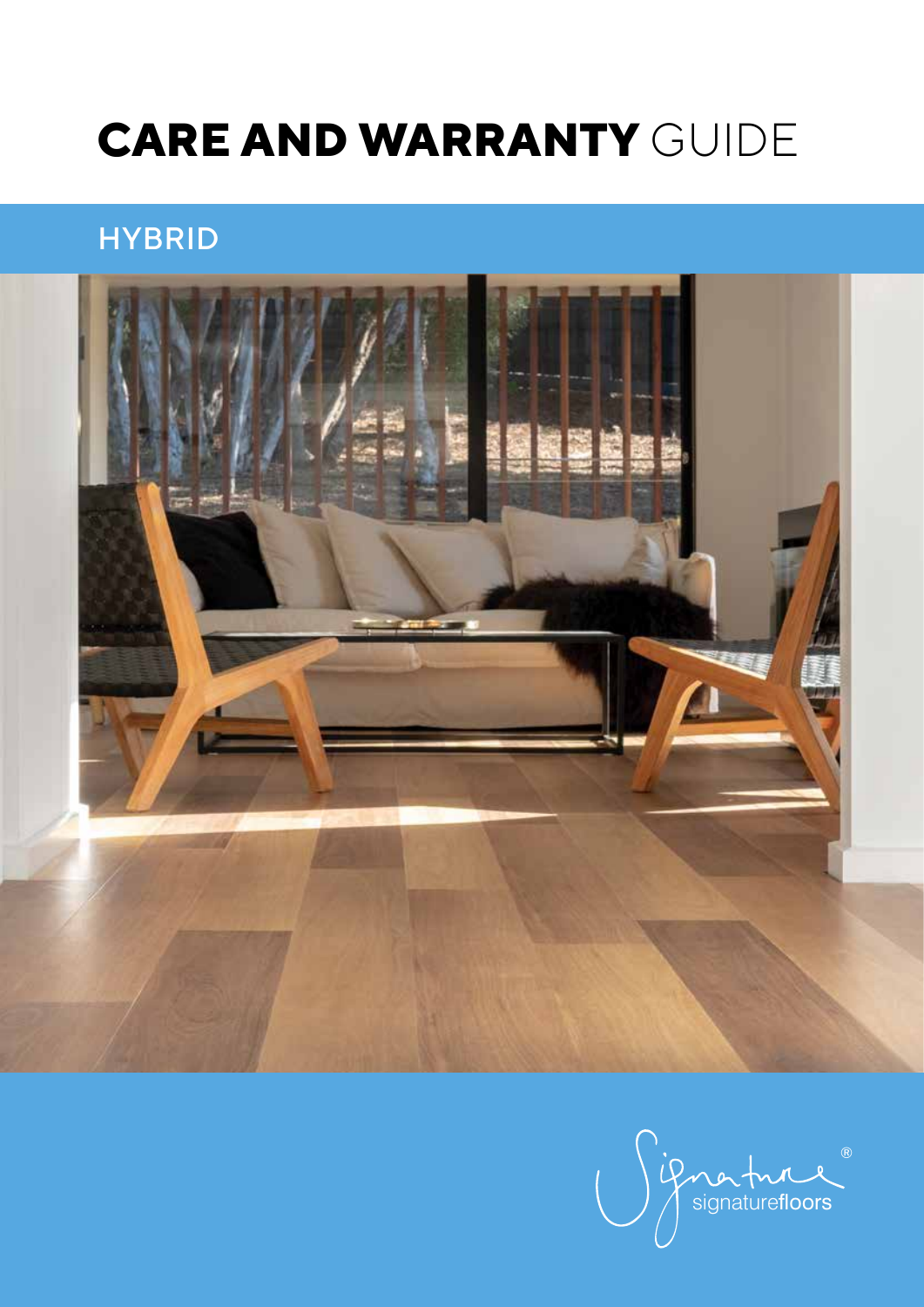1 HYBRID-Care and Warranty Guide<br>1 HYBRID-Care and Warranty Guide<br>2 HYBRID-Care and Warranty Guide

Congratulations! On your purchase of a beautiful Hybrid floor for your home.

Our *Hybrid* care guide will assist you to maintain and extend the life of your new Hybrid floor over many years to come. The guide also presents valuable information on your rights under Australian Consumer Law/NZ Consumer Guarantees Act 1993. There are great hints and tips in dealing with those accidents that will always happen in a busy household, and great advice on your day-to-day cleaning. This guide also contains important warranty information for your purchase. Take time to read how to best care for your new Hybrid floor, and it will give you additional pleasure for years to come.

This guide is freely available with your purchase, and your Hybrid retailer is aware of the availability of this important consumer information. Your retailer should provide this brochure to you at or about the time of purchase.

For further information, please do not hesitate to contact your store's salesperson.

# **CARING FOR YOUR BEAUTIFUL** *HYBRID* **FLOOR**

Caring for your Hybrid flooring is easy when you know how.

# Recommended Initial Treatment

Maintain a temperature controlled environment between 10°C – 40°C and do not wash your new floor for at least 24 hours after installation. Sweep with a broom or vacuum to remove any grit and dirt. This will avoid scratching your floor prior to implementing our recommended maintenance schedule.

# **YOUR HYBRID MAINTENANCE PROGRAM**

The nature of the maintenance will depend on the amount and type of traffic, and also depends on the design. A typical maintenance program for a standard home would be as follows:

# **Daily Care**

Sweep with a broom or vacuum the floor to remove any grit or dirt. Stubborn dirt can be removed by wiping the surface with a pH neutral cleaning product.

### **Monthly Care**

Sweep with a broom or vacuum the floor. Mop the entire floor by using a pH neutral cleaning product. The minimum amount of water/liquid should be used to prevent moisture from penetrating into joins. Remove any marks using a damp cloth.

#### **Removing Scuff Marks**

Scuff marks on your Hybrid floor surface are usually caused by dragging heavy items like furniture or sliding shoes across the floor. Generally, these can be just wiped away. If you are having any difficulties in getting these off, we suggest the following:

Add eucalyptus oil to a damp cloth and wipe scuff marks to remove any residue.

**NOTE:** Do NOT use a solvent or ammonia-based cleaner, either in liquid or powder form.

Do NOT use steam apparatus to clean your floor, as this may cause damage to the surface.

**AVOID:** Paints, bitumen, acids, chemicals, dyes and shoe polish. These can discolour your floor. Don't leave spills on your floor for extended periods of time. Remove stains quickly with a damp cloth.

# **Entrance Mats**

A proper clean-off zone is strongly recommended. It will reduce the soiling of the flooring by as much as 70%. Entrance mats, when properly serviced, can effectively remove any abrasive and foreign materials from foot traffic and cut down on tracked in water. Where possible, prevent dirt from reaching the floor. A suitable barrier matting system will help prevent soiling and abrasive material from entering a building and make maintenance easier. Regularly clean the clean-off zone so that it functions optimally. Prevent fibres from the clean-off mat from running or adhering together with dirt. As far as possible, remove sand and adherent dirt such as chewing gum using a spray or gum remover. Replace the clean-off mat in time to ensure an optimally functioning dirt entrapment zone. Avoid rubber or latex backed mats as these may leave stains.

# **Protection of Sliding Furniture**

Use good protective caps that have a sufficiently large support surface and possibly a hinge to ensure a straight contact between the furniture item and the flooring, and are made of a non-absorbent material to prevent the ingress of moisture and dirt.

#### **Plasticiser Migration**

Rubber mats and rubber tips used on furniture and chairs can cause discolouration. Rubber backed mats and shoe polish can permanently stain your floor. Rubber soled shoes left for extended periods of time can also migrate into the surface.

#### **Gouging or Scratching**

Ensure furniture with sharp or small feet are fitted with suitable end caps or glides to distribute the weight evenly. Similarly, a protective material such as felt can be fitted to prevent marking from constantly moving furniture. To avoid damage when moving heavy objects such as refrigerators, lift or slide them into position on a sheet of particle board, Masonite or plywood.

#### **General Warranty Conditions**

Consumer rights remain in effect in addition to this warranty. Hybrid flooring warranties are extended to the original purchaser of the Hybrid flooring and are non-transferable. The warranty is solely for the domestic and light commercial indoor use of the product. The warranty only applies to first quality products and is not applicable to products sold as seconds, irregulars, shorts lengths or used. Products must be properly installed in accordance with the Hybrid Installation Guidelines. Products also requires routine maintenance. and should be properly maintained in accordance with the recommendations outlined in this guidelines. Failure to appropriately install the product and to provide such care could void all or part of the warranty coverage.

The manufacturer excludes and will not pay consequential or incidental damages under these warranties. This includes any loss, expense, or damage other than to the product itself that may result from a defect in the product, including without limitation, mileage, movement of furniture, delivery delays, additional handling and labour as a consequence of modifications to the original product.

# **The Warranty does NOT Cover:**

- Product installed outdoors or in garages.
- Any defects due to improper installation including sub-floor imperfections.
- Damage to product caused by improper maintenance, application of improper cleaning agents, methods, mishaps or inadequate care.
- Damage to the product caused by burns, wheel and castor traffic, tears, pet abuse or furniture depressions.
- Damage caused by stiletto heels or gouging from heavy sharp objects.
- Abuse by any athletic equipment such as roller skates, golf shoes or gym equipment.
- Changes in product colour or fading or other discolouration resulting from external causes, such as spills of dyes or chemicals, other non-food or non-beverage substances, or atmospheric or chemical influences.
- Damage resulting from accidents, abuse (being any use considered unreasonable given the normal and expected use of the product in a residence) or abnormal wear (soiling, burning, flooding, cutting, pet damage, smoke etc.) or from wetting or persistence of excessive moisture or exposure to very hot substances.
- Any product which has been treated after installation with any protective material or defects, or damage due to application of any topical treatments (including fungicides, bactericides, biocides, anti-statics, stain resists, some cleaning agents etc.) which has adversely affected the attributes of the product.
- Normal or minor differences between colour and texture of samples and the installed product.
- Expansion or contraction as a result of poor installation practices which may lead to peaking or gapping of the floor.

#### **What the Manufacturer will do if your Hybrid flooring Fails to Perform**

This warranty is in addition to and does not affect your statutory rights. Our goods come with guarantees that cannot be excluded under the Australian Consumer Law/NZ Consumer Guarantees Act 1993. The law states, pursuant to Schedule 2 of the Competition and Consumer Act (CCA) that "Our goods come with guarantees that cannot be excluded under the Australian Consumer Law/NZ Consumer Guarantees Act 1993. You are entitled to a replacement or refund for a major failure and compensation for any reasonably foreseeable loss or damage. You are entitled to have the goods repaired, replaced, refunded, or be offered an allowance or arrange a credit equal to the cost of the

if no ture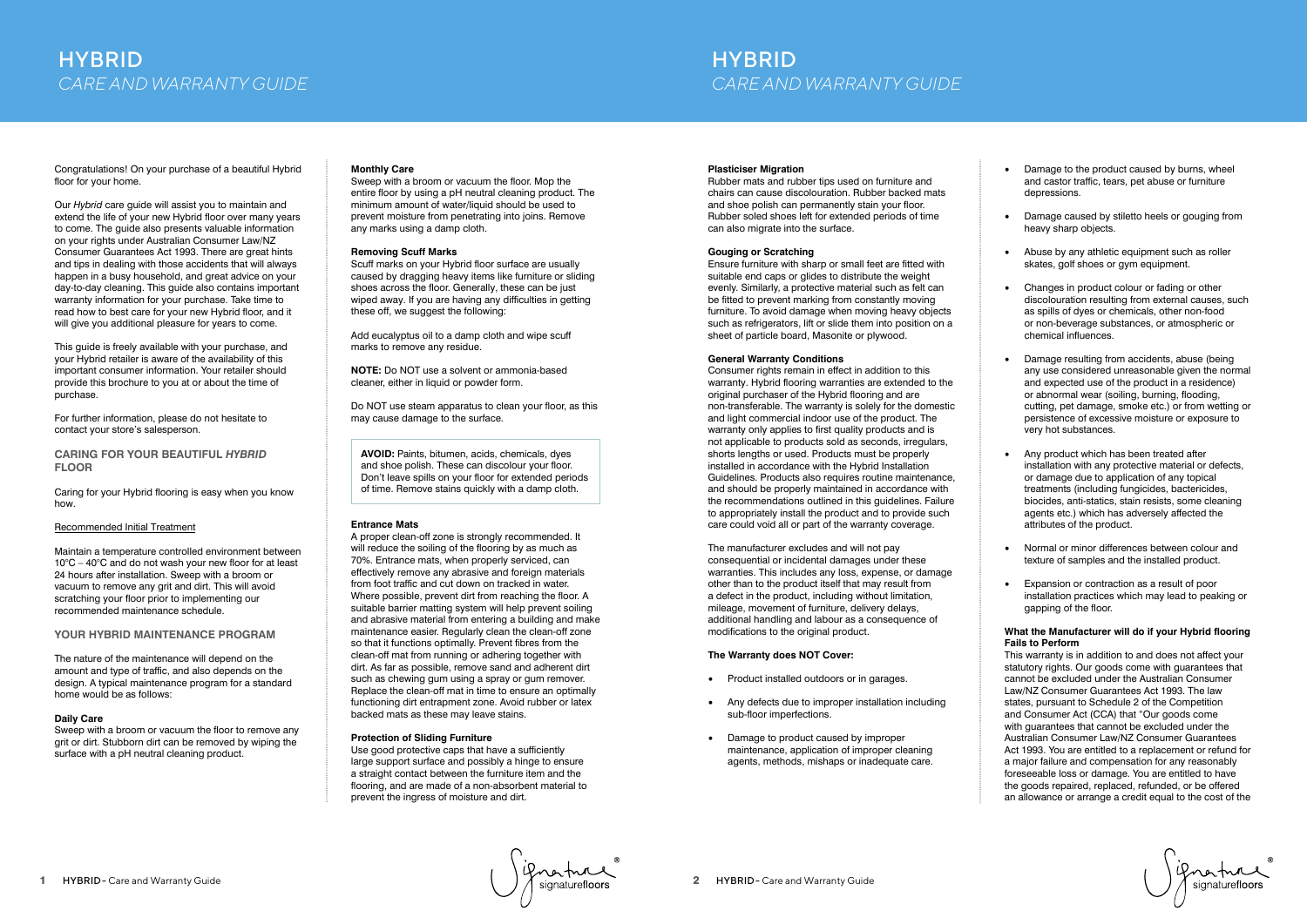# **HYBRID** *CARE AND WARRANTY GUIDE*

material only in the affected area if the goods fail to be of acceptable quality and the failure does not amount to a major failure." The credit will apply only to a new Hybrid floor of the same or comparable quality depreciated as set out right.

# **Home Owner Obligations**

In order to maintain and protect your coverage under the terms of this warranty, you must:

- Keep proof of purchase in the form of a receipt, bill, invoice or statement from the retailer, showing the price you paid for the hybrid flooring, together with proof of installation date.
- Have your hybrid flooring installed in accordance with the Hybrid Installation Guidelines.
- Maintain your Hybrid flooring with regular care and cleaning.

# **Making a Claim**

If you consider that your Hybrid flooring is failing to perform in accordance with these warranties or your consumer rights, please notify your flooring retailer to arrange an on-site inspection of the installation. It will be of assistance to describe the specific problem, the date of installation and where possible, include a copy of your invoice. The retailer will take appropriate action, including notifying the manufacturer if necessary.

# **WARRANTY**

Signature Floors Hybrid Flooring comes with a Residential Lifetime Warranty, this Residential Warranty is defined as 35 years, and warrants your floor against premature wear and manufacturing defects.